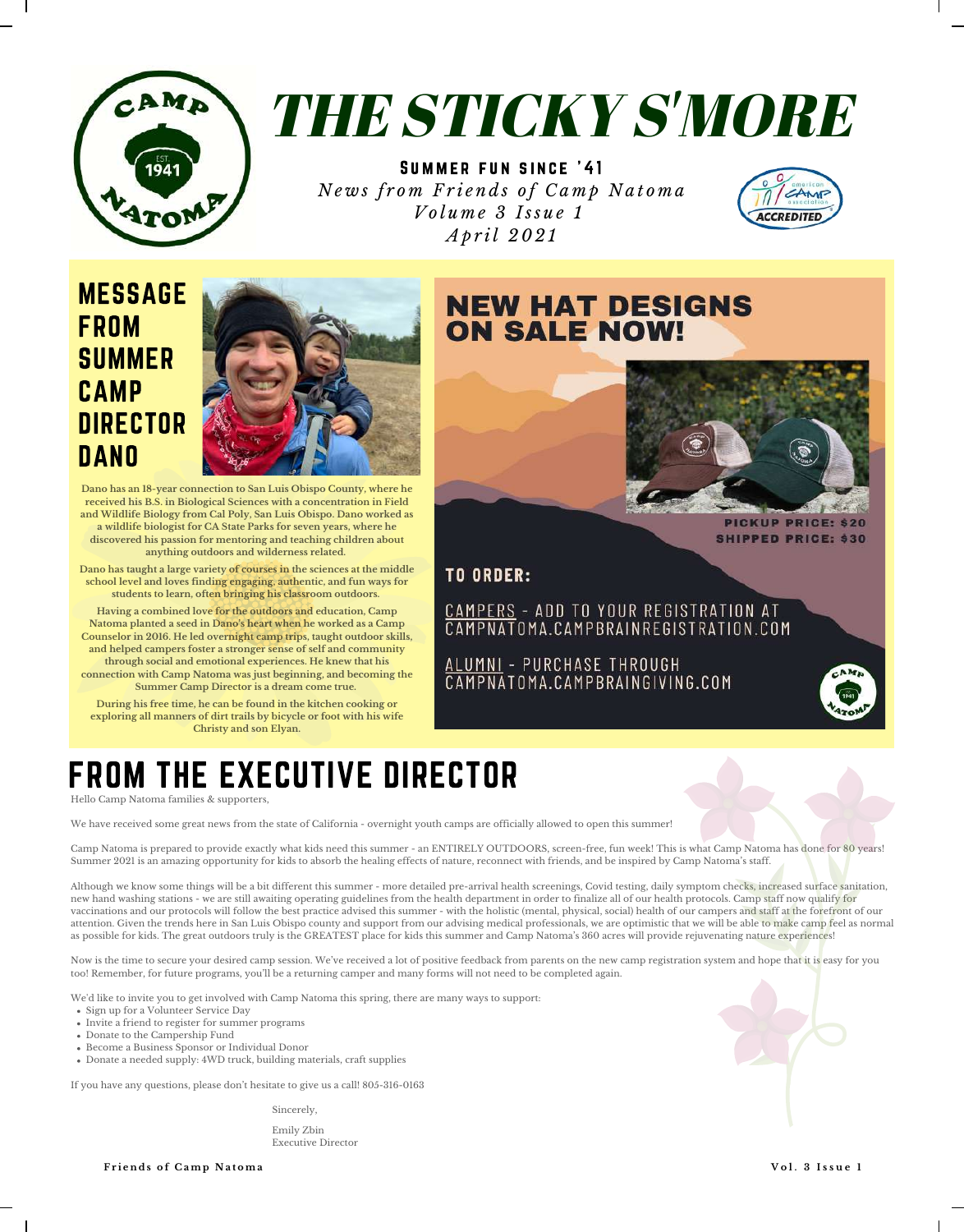## **MEET THE SUMMER 2021 STAFF!**



Vol. 3 Issue 1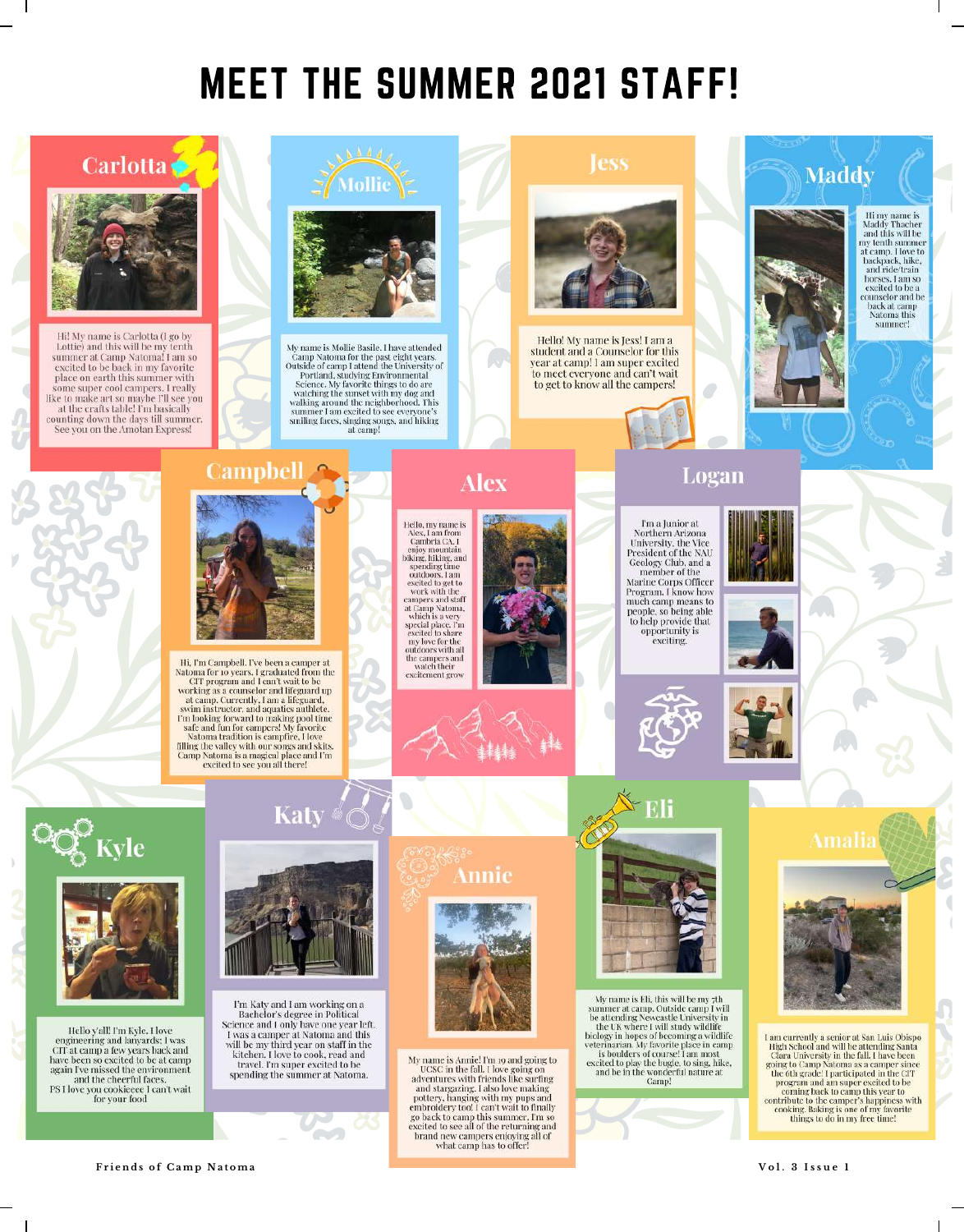

### FAMILY-FRIENDLY HIKES IN SLO COUNTY

**1) Bob Jones City to the Sea Trail** Avila Beach easy, 5.2 mi **2) Spring to Spring Trail** Pismo Preserve easy, 3.8 mi **3) Big Falls Trail** Santa Lucia Wilderness easy, 4.4 mi, 4WD/AWD recommended **4) Montaña de Oro Bluff Trail** Montaña de Oro State Park easy, 4.1 mi

#### **5) Crespi Trail** Morro Bay State Park easy, 2.9 mi

- **6) Monarch Butterfly Grove and Meadow Creek Trail** Pismo State Beach
- easy, 1.5 mi **7) South Hills Trail** South Hills Open Space SLO easy, 2.2 mi

#### LEAVE NO TRACE SEVEN PRINCIPLES

- **1) Plan Ahead and Prepare**
- **2) Travel & Camp on Durable Surfaces**
- **3) Dispose of Waste Properly**
- **4) Leave What You Find**
- **5) Minimize Campfire Impacts**
- **6) Respect Wildlife**
- © 1999 by the Leave No Trace Center for Outdoor Ethics: www.LNT.org. **7) Be Considerate of Other Visitors.**